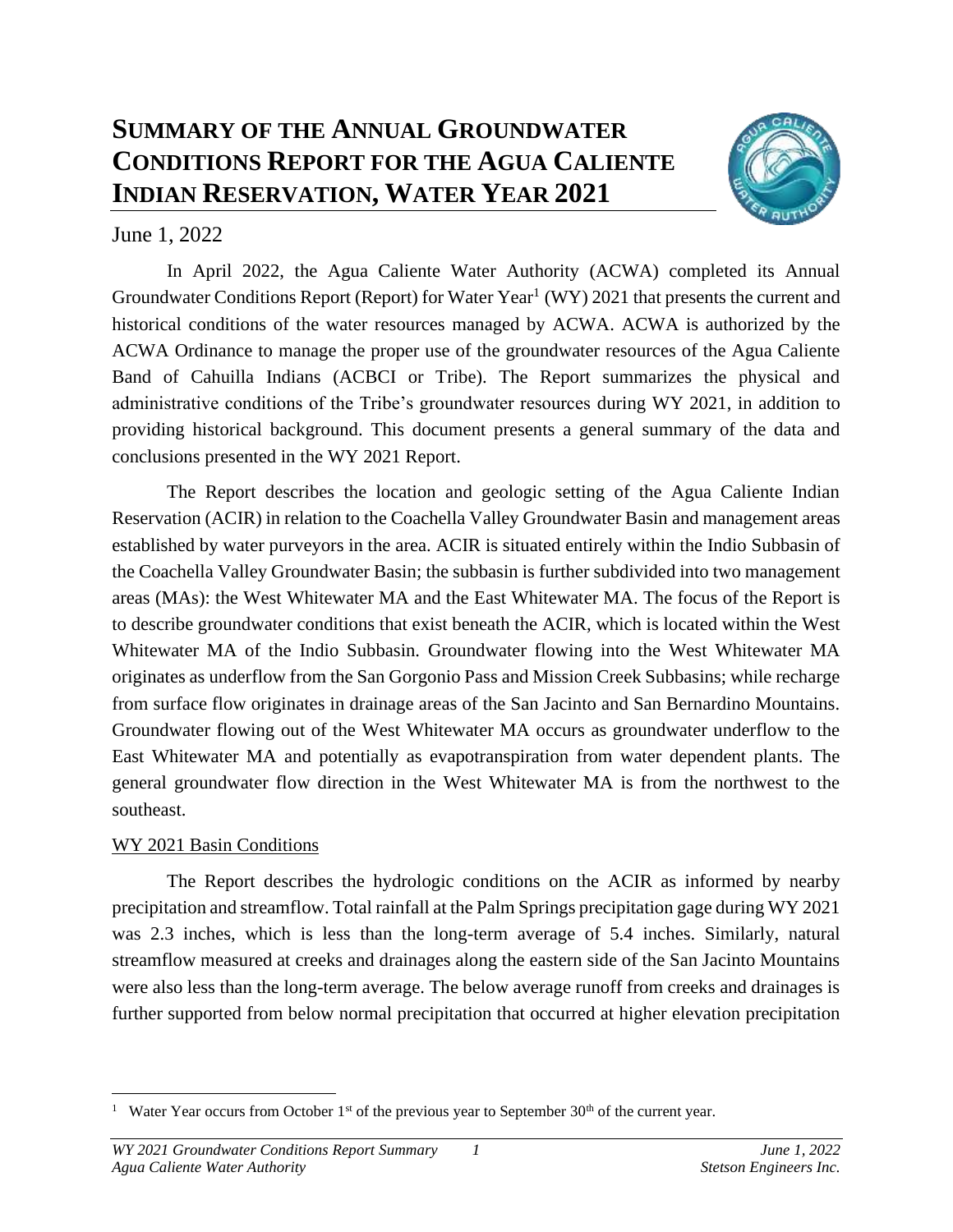gages. WY 2021 is characterized as a drier than normal hydrologic year based on both precipitation and naturally occurring streamflow.

The Report details how the Indio Subbasin is impacted by anthropogenic activities that affect groundwater conditions including, but not limited to, artificial recharge, recycled water use, and groundwater pumping. Precipitation and naturally occurring streamflow alone do not fully describe hydrologic conditions in the West Whitewater MA. Releases of Colorado River Aqueduct (CRA) water at the Whitewater River Groundwater Replenishment Facility (WWR-GRF) affect both groundwater in storage and water quality beneath the Reservation. During WY 2021, Coachella Valley Water District (CVWD) and Desert Water Agency (DWA) released 106,181 acre-feet (AF) of water from the CRA at the WWR-GRF. During the same period, recycled water use and wastewater percolation in the West Whitewater MA totaled 17,214 AF. These water management activities impact the groundwater levels and changes in groundwater storage beneath the ACIR and throughout the West Whitewater MA. Overall, water levels on the Reservation remained relatively constant or increased slightly during WY 2021, except for in Palm Canyon, where the groundwater level decreased.

#### Groundwater Production

The Report describes groundwater production on the Reservation, including production from wells on trust lands that is permitted by ACWA, as well as production from non-Tribal water agency wells on fee and trust lands. The total face value of the 16 Groundwater Production Permits (GPP) issued by ACWA was 5,464.88 AF in WY 2021, identical to the that in WY 2020. The total reported production by wells with GPPs in WY 2021 was 4,777.89 AF. Currently, ACWA-issued GPPs for groundwater producers on trust and tribal lands do not account for water production on fee lands or production by CVWD on trust land.

The goal of the Report is to inventory all groundwater production on ACIR regardless of well ownership or land status. The lack of recent production data by non-Tribal water agency wells is considered a data gap that will need to be addressed in future Reports. In the Report for WY 2021, the most recently available non-Tribal water agency data from calendar year 2018 was used together with ACWA-issued GPP data to estimate that total groundwater production on the Reservation in WY 2021 was approximately 17,700 AF.

## Groundwater in Storage and Water Quality

Monitoring and reporting of both groundwater levels and water quality are key components of the Report and are used to describe hydrologic conditions. Overall, the net quantity of groundwater in storage beneath the Reservation increased during WY 2021 compared to WY 2020. While the Rancho Mirage and Palm Canyon areas saw a small decrease in groundwater storage, there was a greater positive change in storage in the northern portion of the Reservation. Water